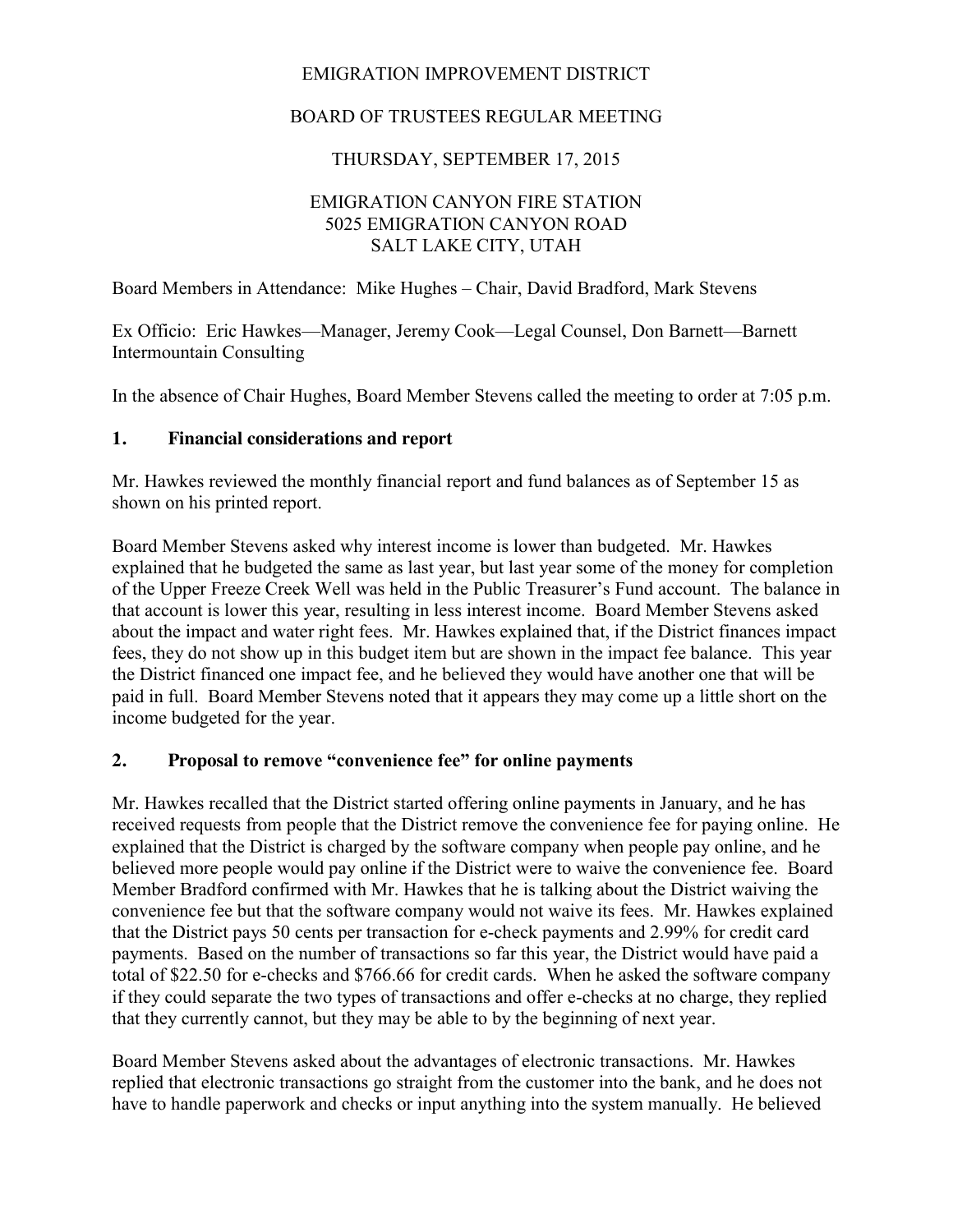Emigration Improvement District Board of Trustees Meeting September 17, 2015 Page 2 of 5

more people would pay electronically if the District did not charge a convenience fee. He projected the cost to the District if double the number of people were to pay electronically.

Mr. Cook referred to the large discrepancy in the cost of e-checks and credit cards and suggested that offering e-check transactions at no cost and charging for the credit card transactions.

Board Member Stevens expressed concern about the cost to the District of offering electronic payments without charging a convenience fee, especially after reviewing the budget and some of the shortfalls they might experience in other areas. Board Member Bradford stated that he liked the solution proposed by Mr. Cook. At 50 cents per transaction for e-checks, the District may actually make money considering that there would be fewer costs in handling the overall transaction, but at \$3.00 per transaction for credit cards, that is not the case. Mr. Hawkes explained that the software is not currently set up to split the transactions, and in order to waive the fee for e-checks, he would have to manually enter a credit for the fee each month. Board Member Stevens suggested that they wait until the software is available to split the transactions before taking action. Board Member Bradford suggested that, in the meantime, they should make it clear to the users of the system that there is a discrepancy in the cost to the District for echecks and credit cards.

### **3. 2015 elections information and update**

Board Member Stevens announced that the EID Board has two seats open this year, and five candidates are running for the two positions. The ballots are scheduled to be mailed the first week of October, and it was his understanding that the ballots must be postmarked by the first Tuesday in November. Mr. Hawkes explained that all registered voters should have received a notice in the mail, and if someone did not receive that mailer, they should contact Salt Lake County.

Jamie White commented that, if someone has not voted in the last four years, they may no longer be registered and should contact Salt Lake County. It was his understanding that the ballots must be mailed before November 3. If someone misses the date and still wants to vote, they can go to Salt Lake County and vote on the machine.

Chair Hughes arrived and assumed the chair.

# **4. Consent approval – Minutes for August 20, 2015**

MOTION: Mark Stevens made a motion to approve the minutes of the August 20, 2105, Board of Trustees meeting as written. Mike Hughes seconded the motion.

VOTE: Unanimous in favor of the motion. David Bradford did not vote as he did not attend the August 20 meeting.

### **5. Utah Association of Special Districts Conference**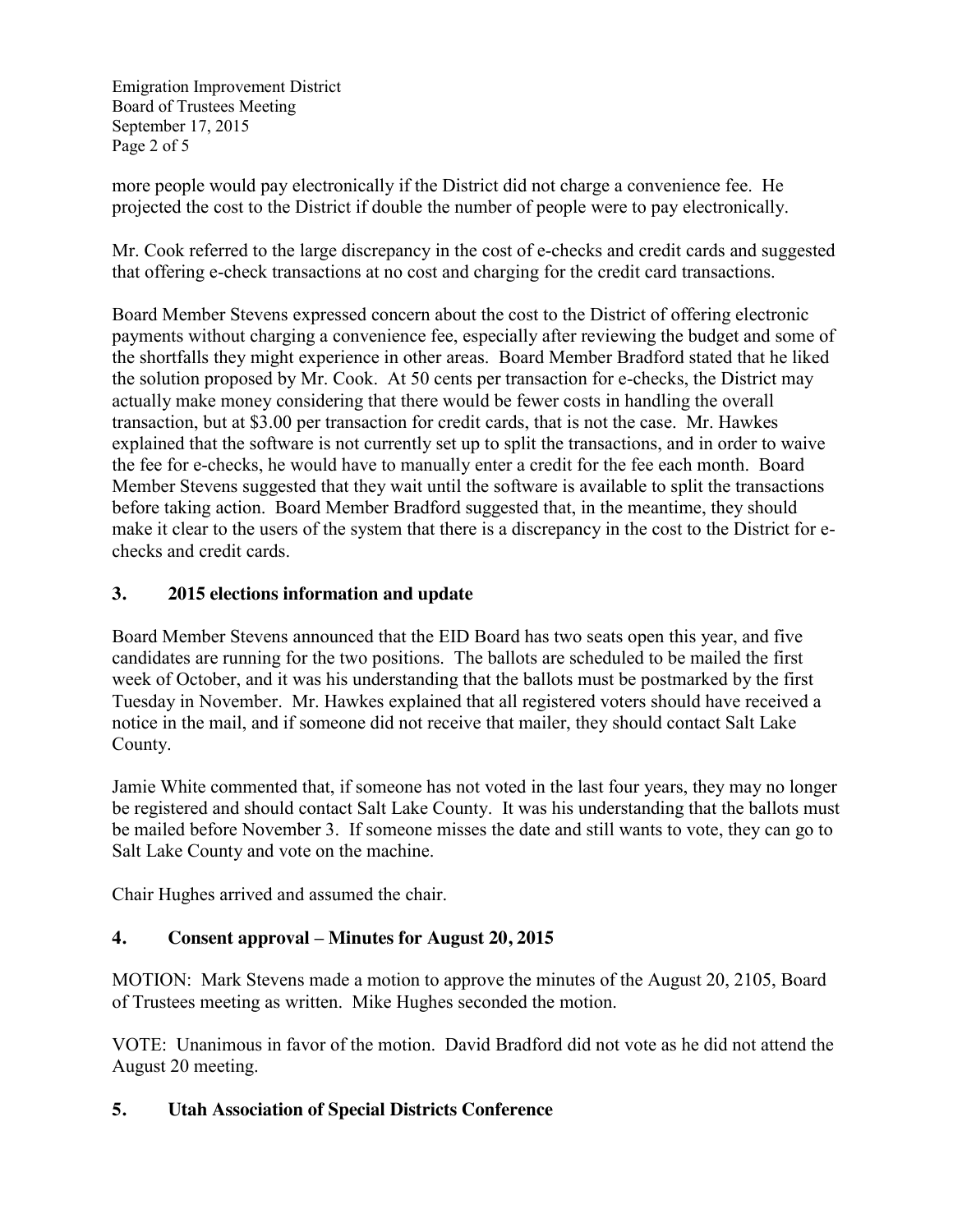Emigration Improvement District Board of Trustees Meeting September 17, 2015 Page 3 of 5

Mr. Hawkes reported that the Utah Association of Special Districts will hold a conference November 4 through 6 which will qualify for existing and new board member training and handling GRAMA requests. Those who are running for office may want to put those dates on their calendar.

### **6. Certified delinquent filing update**

Mr. Hawkes reported that the certified delinquencies were filed on September 9 for a total of 53 parcels, 31 of which were fire hydrant fees only. Of the remainder, 20 were for standby fees, and 2 were for situations where the District has shut off the water and no one is currently living on the property. The total amount filed was \$19,674.07.

Steve Hook asked how this compares with what has been filed in the past. Mr. Hawkes replied that last year they filed on 46 parcels for a total of approximately \$23,000.

### **7. Cross connection**

Mr. Hawkes recalled that the Division of Drinking Water now requires the District to provide public awareness regarding cross connection compliance. He researched that and determined that they should be able to accomplish that by putting the information on the website. He also suggested that they put a notice in the October newsletter directing people to the website. Chair Hughes confirmed with Mr. Hawkes that the District has no reports of cross connections to the EID system. He commented that they do not have many possible situations where people may still have a well and a connection to the water system and suggested that they send a notice to those property owners with specific information about how to prevent a cross connection situation. Board Member Stevens noted that almost everyone who joins the water system from here on will be on a well and has the potential for a cross connection. He suggested that they keep a supply of the printed material on how to prevent a cross connection and provide it as people join the system.

### **8. Canyon wastewater feasibility study**

Mr. Hawkes reported that Aqua Engineering is ready to hold an open house to present its findings on available options for handling wastewater in the Canyon. Chair Hughes summarized the wastewater issues in the Canyon and the grant the District received to look for solutions to those wastewater problems in response to the TMDL study and potential EPA requirements. Mr. Hawkes stated that Aqua Engineering has proposed an October 15 date, and he suggested that they also hold the regular EID Board meeting that evening.

### **9. Water report and well levels**

Mr. Barnett presented a chart showing the water usage since 2001. He noted that usage increased as the number of connections increased, but total usage has dropped off over the last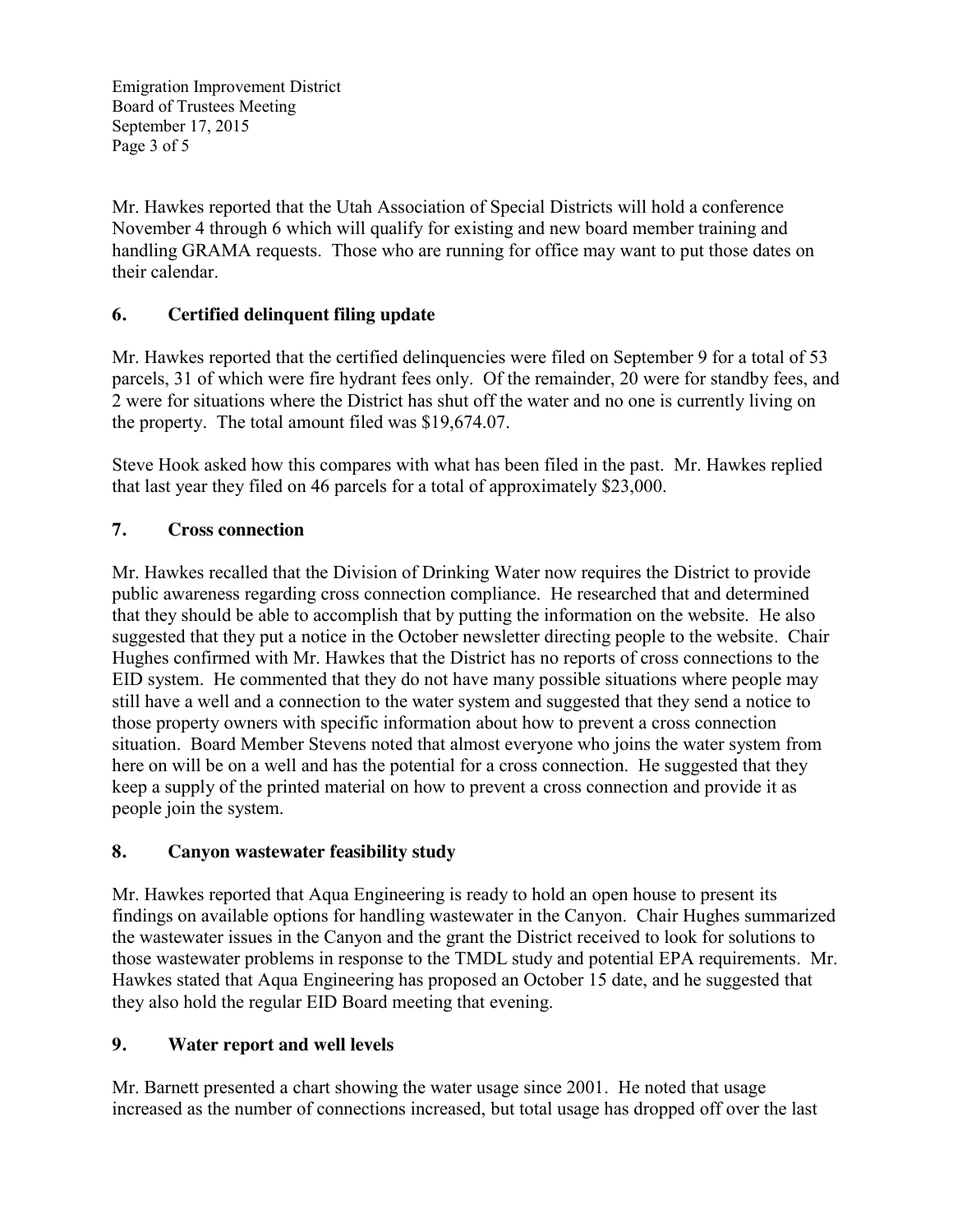Emigration Improvement District Board of Trustees Meeting September 17, 2015 Page 4 of 5

three years as people have responded to conservation efforts. He presented the water usage per capita, which has also declined. In the last three years, summertime usage is 23% less than it was the previous three years. He also presented a graph showing total usage from all the wells.

Board Member Stevens asked if they will repair the Brigham Fork well this year. Chair Hughes replied that it does not make sense from a financial standpoint to do that. That is a decision they can make later, because there is no real need to fix it right now. Mr. Barnett explained that Brigham Fork is currently providing a significant amount of water into the system and is not being stressed by how it is being pumped right now. Chair Hughes stated that he would like another year of data on the Upper Freeze Creek Well before shutting down the Brigham Fork Well for repair.

Mr. Hawkes reported that the well levels in Brigham Fork and Upper Freeze Creek have remained consistent.

Steve Hook commented that stories are circulating in the Canyon that the District is flushing water down the side of the well for unknown reasons, and he believed there must be a good reason for flushing the wells. Mr. Barnett stated that every public water supply he has been involved with runs to flush when a well is turned on, and that is standard practice.

### **10. Any items requested by the visiting public**

Mr. Hook asked about the legal issue and sealed document that came up in the last EID Board meeting. Mr. Cook explained that a complaint was filed against the District under the Federal False Claims Act, which allows an individual to sue on behalf of the Federal Government. The original complaint is filed under seal so no one knows what it says, and then it goes to the Federal Government to decide whether they want to intervene in the case and take it over. If the person decides they want to amend their complaint, they file it under seal again, and it goes back to the Federal Government to decide whether they want to intervene in the amended complaint. The amended complaint is currently with the Federal Government to determine whether they want to intervene in the case. Mr. Hook asked why that complaint was being published on Trevor Irons' and Jamie White's public website when it is currently under seal, which he believed was completely inappropriate. Mr. White claimed that the first amended complaint is on the website, not the second amended complaint. Mr. Cook confirmed that it should not be made public.

Mr. Hook also noted that there is a lot of public discussion about what the Board did to reallocate funds from maintenance to legal in their budget. He asked if all the District did was to reallocate a line item, which they are required by law to do in a public meeting. Chair Hughes confirmed that is the case. Mr. Hook commented that some of the mischaracterization and misinformation that is floating around is astounding, because the District is required to do what they have done. Chair Hughes explained that the District is also required by law to defend the lawsuit, so they did not have a choice but to amend the budget to pay for the lawsuit. Board Member Stevens wanted it to make it clear to the public that, because of this suit, some of the money people pay for water